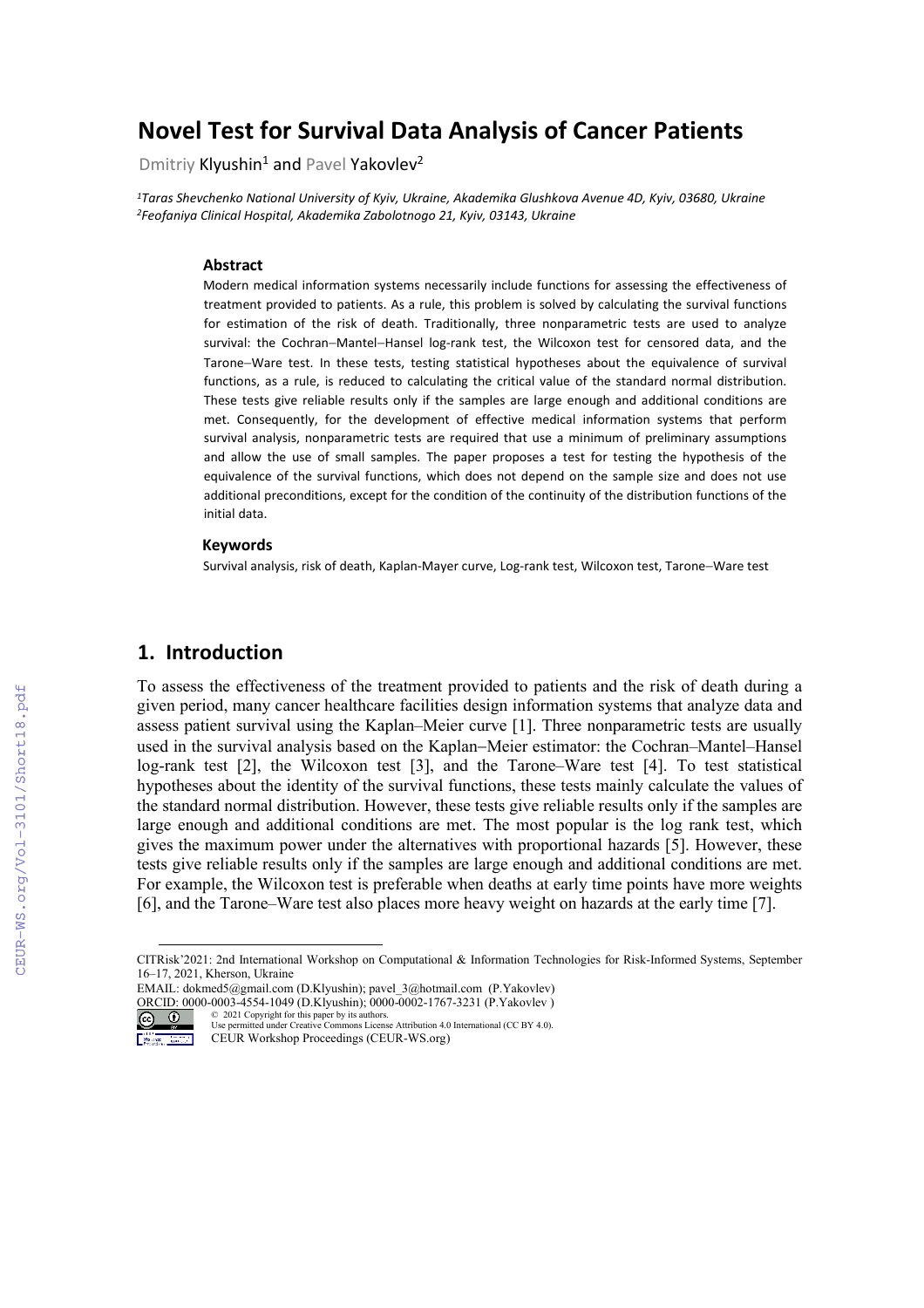The nonparametric Kaplan-Meier estimate measures the survival time of patients, i.e. the interval of time between a certain date (for example, the date of surgery) and the moment of death or censuring. It allows the construction of survival functions based on data on the life expectancy of patients and estimates the risk of death during a given time period. Similarly, it can be used to estimate the time to equipment failure or other significant event. Thus, it can be used for assessment of the risk of a specific event (death, failure, etc.) based on observations (censored and uncensored).

The aim of this paper is to describe an alternative nonparametric test that does not use any assumption excepting the most general (continuity of the distribution) and allow using small samples (size less than 50). This test use the p-statistics investigated in [8–11] and base on the A(*n*) Hill's assumption [12]. The theoretical background of the *p*-statistics is developed by Matveichuk and Petunin [8, 9] and later by Johnson and Kotz [10], and Klyushin and Petunin [11]. The high sensitivity and specificity of the nonparametric test for homogeneity of two samples based on the *p*-statistics is demonstrated in [11]. Here we propose new application of this test for comparison of two survival curves.

### **2. Theoretical background**

Consider samples  $x = (x_1, x_2, ..., x_n) \in G_1$  and  $y = (y_1, y_2, ..., y_n) \in G_2$  from absolutely continuous distributions  $F_1$  and  $F_2$ . The Hill's assumption  $A_{(n)}$  [12] states that for exchangeable random values  $x_1, x_2, ..., x_n \in G$  following to an absolutely continuous distribution function

$$
P\left(x \in \left(x_{(i)}, x_{(j)}\right)\right) = \frac{j - i}{n + 1}, \quad j < i,\tag{1}
$$

where  $x_{(i)}$  and  $x_{(j)}$  are the *i*-th and *j*-th order statistics. Find the relative frequency  $h_{ij}$  of the event  $y_m \in (x_{(i)}, x_{(j)})$  for the elements of *y* and estimate the deviation of  $h_{ij}$  from the expected probability  $\frac{j-i}{n+1}$ *n* −  $\frac{-i}{+1}$  using the Wilson confidence interval  $I_{ij}^{(n)} = (p_{ij}^{(1)}, p_{ij}^{(2)})$  where

$$
p_{ij}^{(1)} = \frac{h_{ij}n + g^2/2 - g\sqrt{h_{ij}(1 - h_{ij})n + g^2/4}}{n + g^2},
$$
  
\n
$$
p_{ij}^{(2)} = \frac{h_{ij}n + g^2/2 + g\sqrt{h_{ij}(1 - h_{ij})n + g^2/4}}{n + g^2}.
$$
\n(2)

The significance level of this interval is the function of *g*. When  $g = 3$  the significance level of  $I_{ij}^{(n)}$  does not exceed 0.05 [11]. *P*-statistics, estimating the homogeneity of samples *x* and *y*, is

$$
h = \# \left\{ p_{ij} = \frac{j-i}{n+1} \in I_{ij}^{(n)} \right\} / \left( \frac{n(n-1)}{2} \right), \tag{3}
$$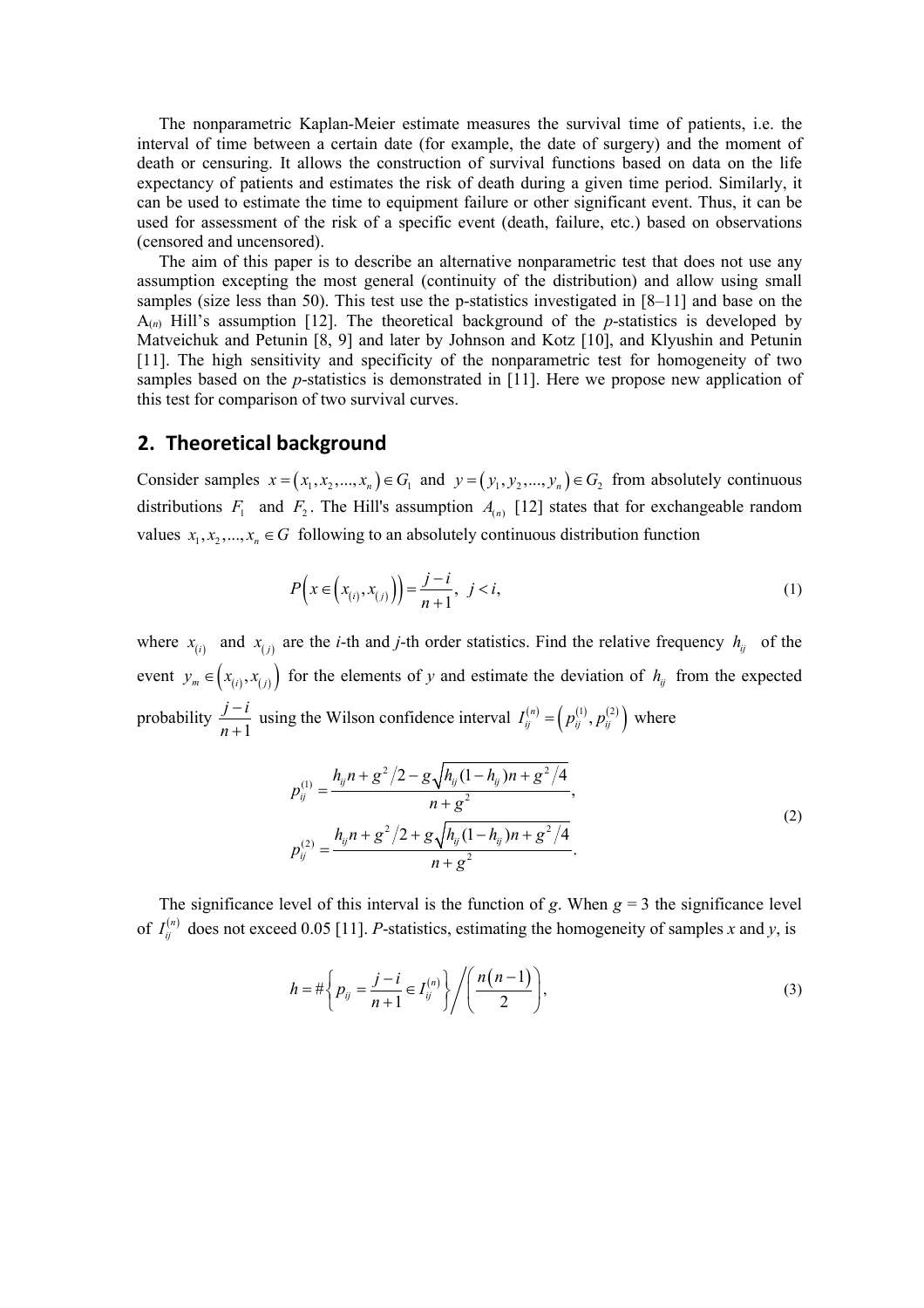It is the relative frequency of the event  $\{ p_{ij} = \frac{J - i}{n} \in I_{ij}^{(n)} \}$ 1 *n*  $p_{ij} = \frac{j - i}{n + 1} \in I_{ij}^{(i)}$  $\left\{ p_{ij} = \frac{j - i}{n + 1} \in I_{ij}^{(n)} \right\}$ . Therefore, using (2) and (3) we

may construct the Wilson interval *I* for the *p*-statistics an formulate the following test: the null hypothesis on identity of the survival functions is accepted if the upper bound of *I* is greater than 0.95, else it is rejected.

For the true null hypothesis is true, the events  $\{ p_{ij} = \frac{f^{(n)}}{n} \in I_{ij}^{(n)} \}$ 1 *n*  $p_{ij} = \frac{j - i}{n + 1} \in I_{ij}^{(i)}$  $\left\{ p_{ij} = \frac{j - i}{n + 1} \in I_{ij}^{(n)} \right\}$  form a generalized Bernoulli scheme [8, 9]. For the false null hypothesis they form a modified Bernoulli scheme. If the null hypothesis may be either true or false, they form the Matveichuk–Petunin scheme [10]. If the null hypothesis is true,  $\lim_{n \to \infty} \frac{j - i}{n + 1} \in (0,1)$ →∞ *n*  $\frac{-i}{+1} \in (0,1)$ , and  $\lim_{n \to \infty} \frac{i}{n+1} \in (0,1)$ →∞ *n* ∈ + , then the asymptotic significance level  $\beta$  of a sequence of confidence intervals  $I_{ij}^{(n)}$  is less than 0.05 [11].

## **3. Experiments and results**

To confirm the high sensitivity and specificity of the proposed test, we considered two groups of patients with a nondifferential diagnosis of bladder cancer of stages T2 and T3, who in 1998– 2016 received special surgical care (radical and salvage cystectomy) at the urology department of the Kiev City Clinical Oncological Dispensary. For the analysis, patients were taken who had a complete history and an accurate survival result (uncensored). Characterization of the prevalence of the malignant process was carried out according to the clinical classification TNM 7th ed. (2010).

The first group (stage T2) consists of 38 patients, among them 22 patients were underwent to radical cystectomy (17 died and 5 are alive), and 16 were underwent to the salvage cystectomy (7 died and 9 are alive). The second group (stage T3) consists of 51 patients, among them 33 patients were underwent to radical cystectomy (24 died and 9 are alive), and 18 were underwent to the salvage cystectomy (10 died and 8 are alive). The survival curves for the first and second groups are demonstrated in Fig. 1 and Fig. 2. Here the mark 1 means the radical cystectomy and 0 means the salvage cystectomy, Tables 1–4 contain the mean survival times and results of testing identity of the survival curves using four tests: log-rank, Wilcoxon, Tarone–Ware, and pstatistics,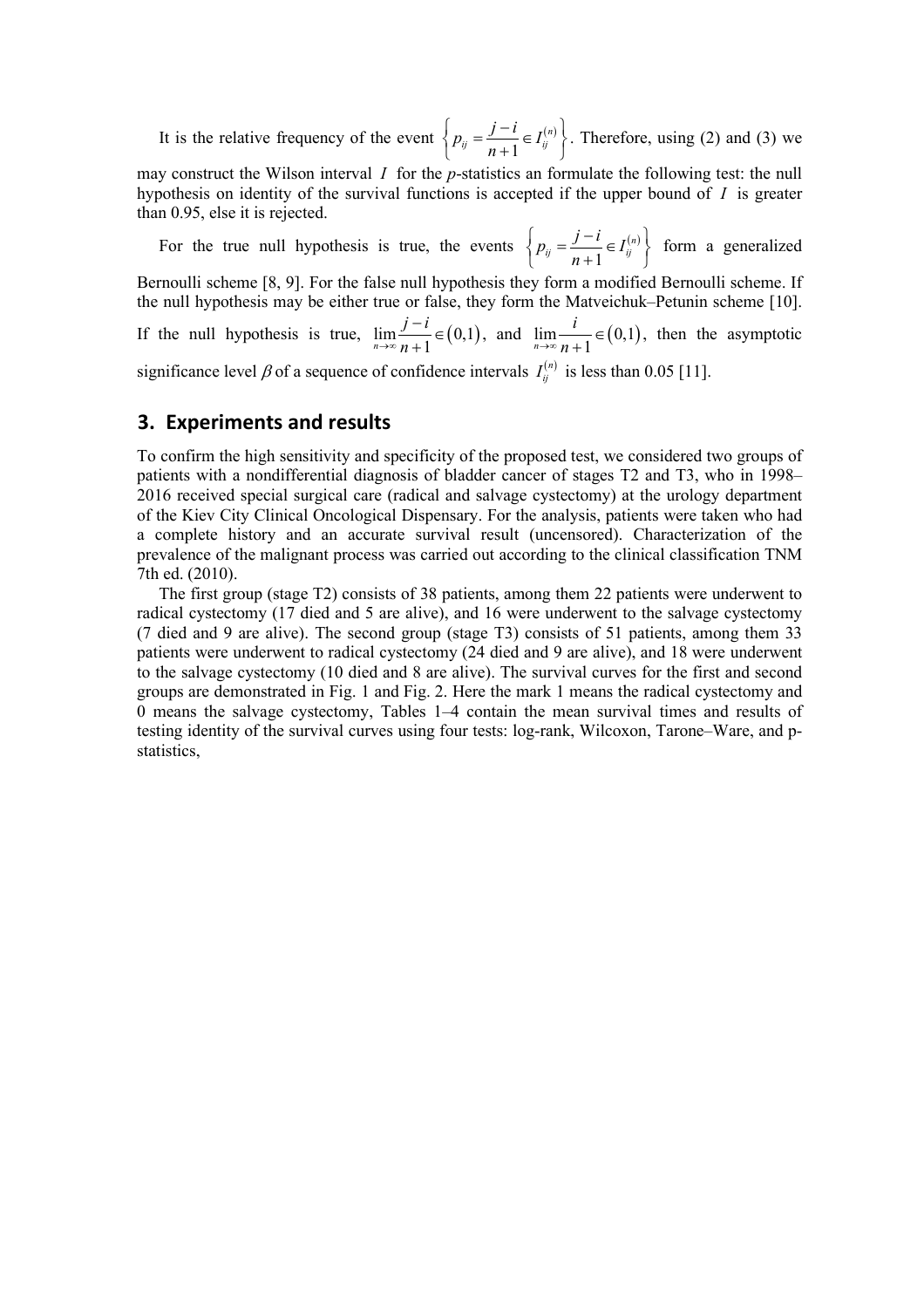

**Figure 1:** Survival curves in the first group of patients (stage T2)

As we see, in the first group (stage T2) the survival curve of the patients who were underwent to radical cystectomy goes above the survival curve of the patients who were underwent to salvage cystectomy. Therefore, intuitively, the risk of death for the former patients is less than for the latter ones and the salvage cystectomy prolongs life of patients better than the radical cystectomy. However, this hypothesis must be rigorously tested using statistical tests. Traditionally, to estimate the significance of the deviation between to survival curves the logrank test, the Wilcoxon test, and the Tarone–Ware are used. Their p-values are the critical values of these tests.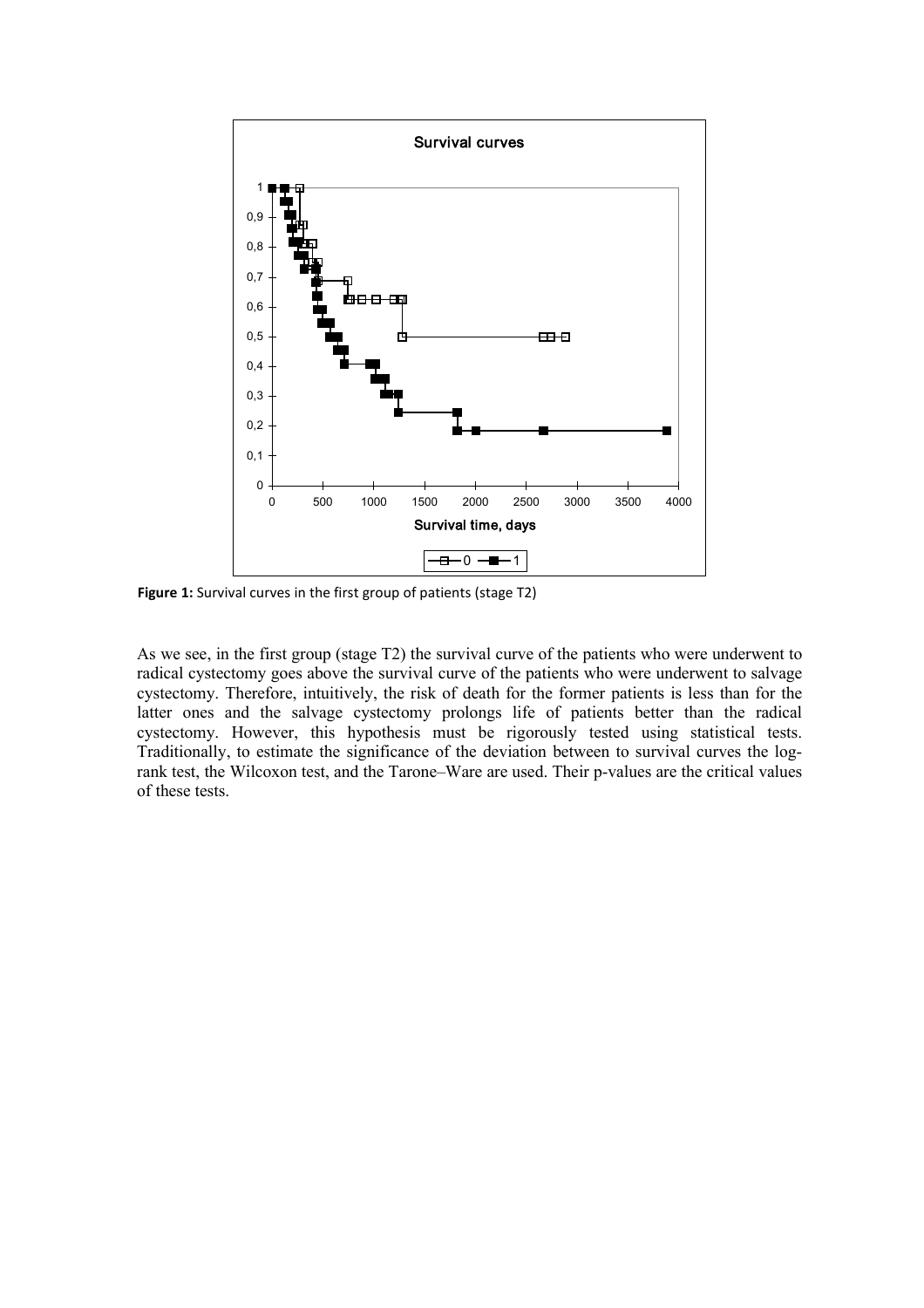

**Figure 2:** Survival curves in the second group of patients (stage T3)

In the second group (stage T3) the survival curve of the patients who were underwent to radical cystectomy also goes above the survival curve of the patients who were underwent to salvage cystectomy. We again may suppose that the risk of death for the former patients is less than for the latter ones. Note, that since the stage T3 is harder that T2, the survival interval became mush shorter. The maximum survival time in the first group is avout 4000 days (almost 11 years) but in second group it is about 2500 days (almost 7 years). Thus, the effectiveness of the cytectomy in this group is compensated by the stage of tumors. To estimate the significance of the deviation between to survival curves we again used the log-rank test, the Wilcoxon test, and the Tarone– Ware and their p-values.

In both cases we completed the traditional analysis by computing the p-statistics as an alternative to the three above tests. Descriptive statistics of the data are provided in Tables 1–3

**Table 1**

|            | Mean survival time in the first group (stage T2) |                |                                                                                                   |          |
|------------|--------------------------------------------------|----------------|---------------------------------------------------------------------------------------------------|----------|
| Cystectomy |                                                  |                | Mean survival time Standard deviation Lower bound (95%) Upper bound (95%)                         |          |
| Radical    | 1015,720                                         | 202,769        | 618,300                                                                                           | 1413,141 |
| Salvage    | 1647,688                                         | 309,949        | 1040,198                                                                                          | 2255,177 |
| Table 2    |                                                  |                | Results of survival analysis in the first group of patients (stage T2) at significance level 0.05 |          |
| Test       | Observed value                                   | Critical value | p-value                                                                                           |          |
| Log-rank   | 3.239                                            | 3.841          | 0,072                                                                                             |          |
| Wilcoxon   | 2.533                                            | 3.841          | 0.111                                                                                             |          |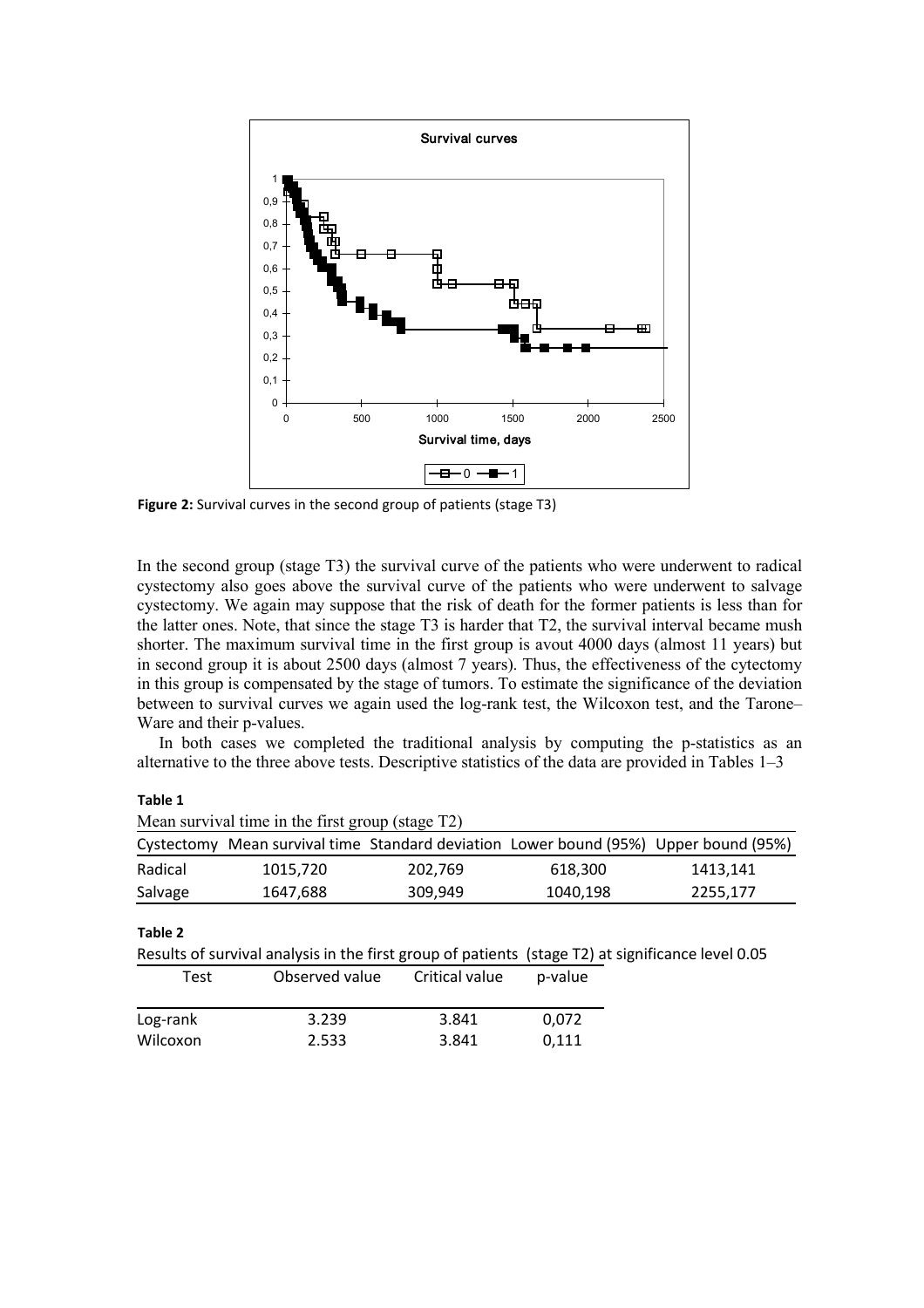| Tarone-Ware  | 2.893                                            | 3.841   | 0,089                                                                                |          |
|--------------|--------------------------------------------------|---------|--------------------------------------------------------------------------------------|----------|
| P-statistics | 0.997                                            | 0.950   | 0.003                                                                                |          |
| Table 3      |                                                  |         |                                                                                      |          |
|              | Mean survival time in the first group (stage T3) |         |                                                                                      |          |
|              |                                                  |         | Cystectomy Mean survival time Standard deviation Lower bound (95%) Upper bound (95%) |          |
| Radical      | 1015.720                                         | 202.769 | 618.300                                                                              | 1413.141 |
| Salvage      | 1647.688                                         | 309.949 | 1040.198                                                                             | 2255.177 |

Table 4 contains the observed values, critical values and *p*-values of the log-rank test, the Wilcoxon test, the Tarone–Ware test, and the p-statistics.

| Table 4                                                                                            |                |                |         |  |  |  |  |  |
|----------------------------------------------------------------------------------------------------|----------------|----------------|---------|--|--|--|--|--|
| Results of survival analysis in the second group of patients (stage T3) at significance level 0.05 |                |                |         |  |  |  |  |  |
| <b>Test</b>                                                                                        | Observed value | Critical value | p-value |  |  |  |  |  |
| Log-rank                                                                                           | 1.718          | 3.841          | 0.190   |  |  |  |  |  |
| Wilcoxon                                                                                           | 2.083          | 3.841          | 0.149   |  |  |  |  |  |
| Tarone-Ware                                                                                        | 2.046          | 3.841          | 0.153   |  |  |  |  |  |

P-statistics 0.981 0.950 0.019

The hypothesis of the identity of the two survival functions  $(0 -$  the salvage cystectomy and 1 —the radical cystectomy) in the first and second groups (stages T2 and T3, respectively) was tested using four tests at a significance level of 0.05. In all the results, there were no statistically significant differences between the survival curves, since the observed values did not exceed the critical value and the upper confidence bound for the p-statistics exceeds 0.95. The log-rank test, the Wilcoxon test and the Tarone–Ware test acceps the null hypothesis is the corresponding pvalues are less than 0.05, and the test based on the p-statistics, in opposite, accepts the null hypothesis if its p-value is greater than 0.05.

Noteworthy is the fact that the observed *p*-value (the probability of rejecting the null hypothesis, provided that it is true) in the *p*-statistics test is an order of magnitude less than in the three traditional nonparametric tests used in the analysis of survival. This is the evidence of high sensitivity and specificity of the proposed test.

# **4. Conclusions**

Mathematical basis of modern medical information systems for assessing the effectiveness of treatment and the risk of death during a given time period must be more rigorously justified. Traditional nonparametric tests used in survival analysis (the log-rank test, the Wilcoxon test, and the Tarone−Ware test) assume conditions that not always are met in practice. These tests reduce the verification of statistical hypotheses about the equivalence of survival functions to calculating the critical value of the standard normal distribution. This is justified only when samples are large enough and additional conditions are met. Thus, to develop an effective medical information system for survival analysis, we need in nonparametric tests with minimal preliminary assumptions and minimal requirements to the size of samples.